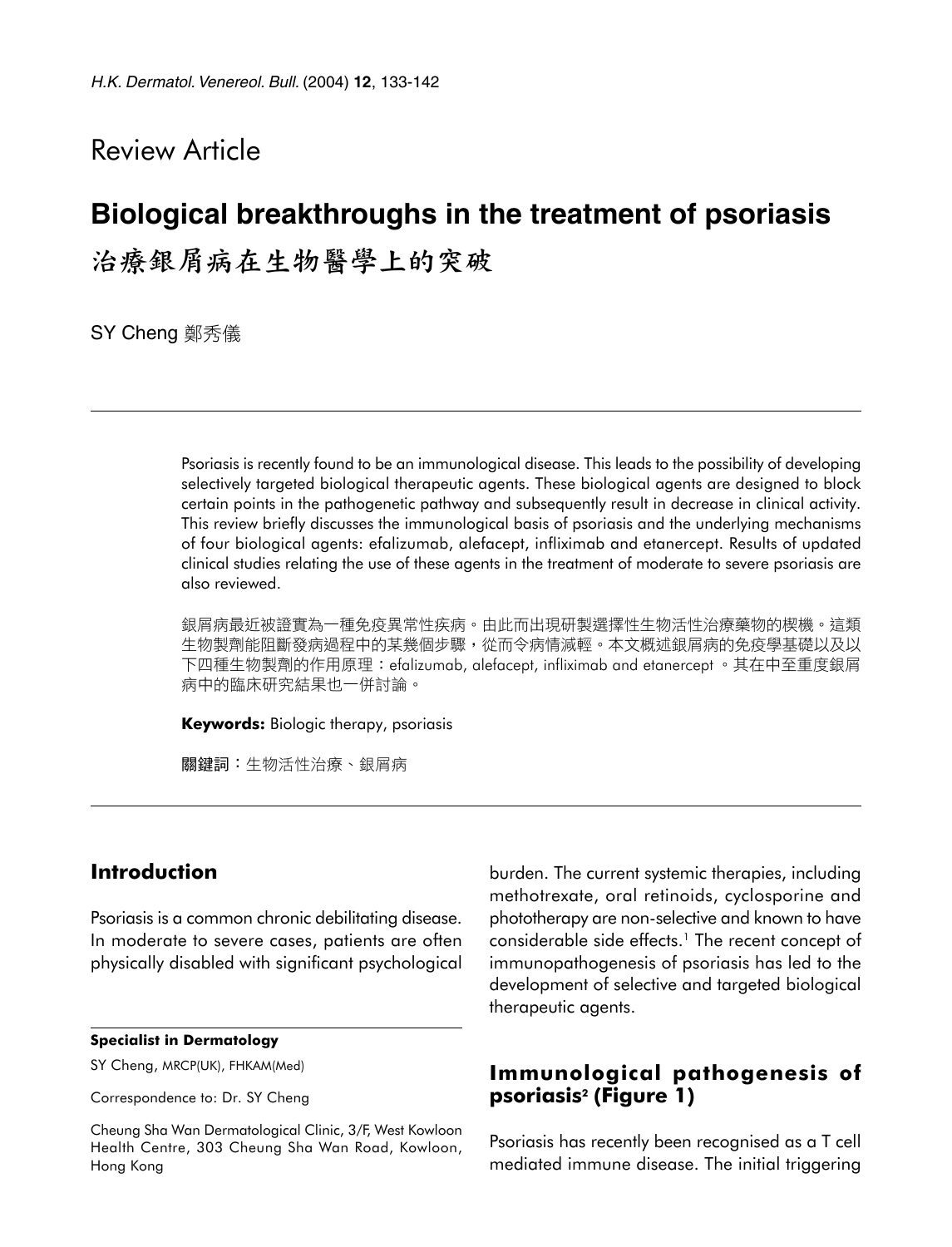factors or antigens to the antigen presenting cells remain unknown. However, the critical step is the antigen capture by immature Langerhans' cells in the epidermis. The Langerhans' cells then maturate and migrate into the corresponding draining lymph nodes. Another key pathway is the activation of the T lymphocytes via signal 1 and signal 2 interactions with antigen presenting cells. The activated naïve T cells further activate and proliferate through positive feedback. They undergo TH1 differentiation into effector T lymphocytes and will be selectively trafficking back to skin. The epidermal or dermal activated T lymphocytes are further induced to release inflammatory cytokines. Subsequently an intense inflammatory response is elicited through further cytokine activation on epidermal keratinocytes, dermal vasculature and other inflammatory cells. One important cytokine is the tumour necrosis factor (TNF) alpha. It is synthesised and released by injured keratinocytes. It plays an essential role in antigen presenting cell function and regulates apoptosis. It is shown that the concentration of TNF alpha in skin correlates with the clinical severity in psoriatic patients.

## **Mechanisms of biological therapies (Figure 1)**

The understanding of the pathogenesis in psoriasis has shed lights on designing selective targeted therapy.3,4 Biologic agents are proteins that are extracted from animal tissue or synthesised through recombinant DNA techniques. It usually aims at blocking molecular activation in one of the cellular pathways in immune activation. In psoriasis, particular biological agents are designed to attack certain point of the pathogenetic pathway. There are four possible interventional sites: (1) to eliminate activated T cells (2) to inhibit T cell activation (3) induction of immune deviation with shift of the TH1 to TH2 differentiation and (4) to inhibit the cytokines.<sup>5</sup>

## **Biological therapies for psoriasis**

A number of biological agents are being investigated for the treatment of psoriasis, based on the four strategies in the immunological pathogenesis.5 At the time of writing, four biological agents, including efalizumab, alefacept, infliximab and etanercept, have already accumulated substantial data. The results of clinical studies relating the use of these four agents will be discussed below. In these studies, only adult patients with moderate to severe plaque psoriasis were recruited. The objective endpoint clinical efficacy is measured by the percentages of patients achieving at least 75% or 50% reduction of the Psoriasis Area and Severity Index (PASI) score from baseline: PASI 75 and PASI 50.



**Figure 1.** Schematic diagram to illustrate the immunological basis of psoriasis and the different strategy mechanisms targeted by biological agents.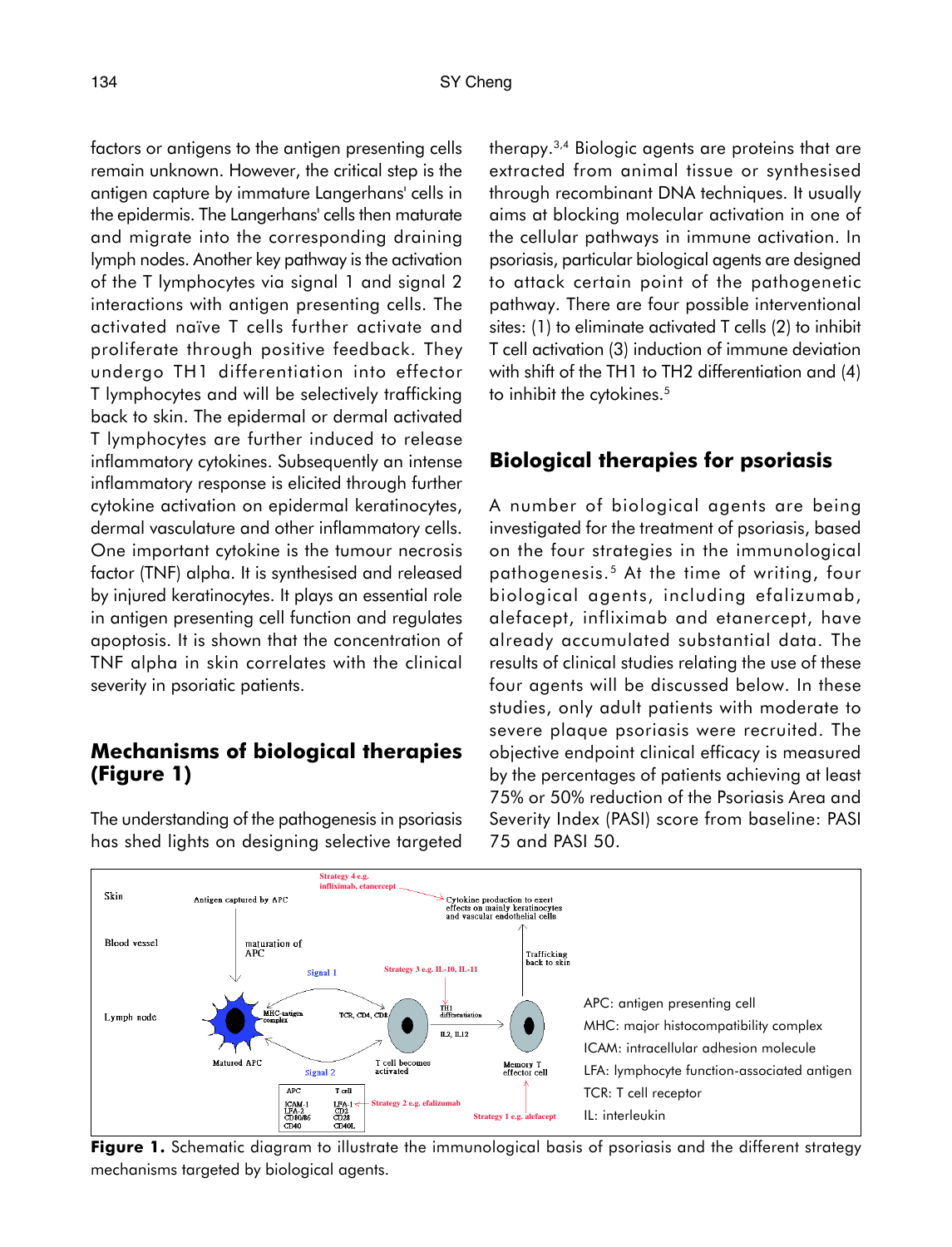#### *Nomenclature of biological agents*

The terms "ximab" and "zumab" respectively refer to chimeric and humanised monoclonal antibodies. Examples are infliximab and efalizumab. Chimeric antibodies are fused segments of mouse and human antibodies. Humanised monoclonal antibodies, in contrast to chimeric monoclonal antibodies, are less likely to form neutralising antibodies.

The term "cept" refers to receptor to the Fc portion of human IgG. It is usually a fusion protein consisting of the receptor domain of a human protein fused to the constant region sequences of human IgG so that the fusion protein can bind specifically to a particular ligand or co-receptor and then become soluble in plasma. Examples are alefacept and etanercept.

#### *Efalizumab*

Efalizumab is a recombinant humanised monoclonal antibody to CD11a and targets at the early pathogenetic pathway of psoriasis (strategy 2).<sup>5</sup> CD11a is the  $\alpha$  subunit of lymphocyte function associated (LFA) antigen-1 expressed on T lymphocytes. Efalizumab inhibits the interaction between CD11a and intercellular adhesion molecule-1 which are expressed on antigen presenting cells. This particular interaction provides important co-stimulating signal for T cell activation and then subsequent inflammatory events: adhesion of T lymphocyte to endothelial cells and trafficking of lymphocytes back to the skin. In October 2003, the United States Food and Drug Administration (FDA) approved efalizumab to treat moderate to severe plaque psoriasis in adult patients who are candidates for systemic therapy or phototherapy.

It can be administered by intravenous or subcutaneous injection. In early studies, single or weekly intravenous infusion of at least 0.3 mg/kg efalizumab for seven to eight weeks had clinical and immunobiological benefits on psoriasis.6-8 In another dosing trial, weekly subcutaneous injection of 1-2 mg/kg efalizumab for eight weeks was as effective as intravenous infusion.<sup>9</sup> At the end of the dosing period, 29.2% of patients receiving 1-2 mg/kg efalizumab achieved PASI 75.9

The clinical efficacy of subcutaneous efalizumab was further elicited by the double blind, placebocontrolled, multicentre phase III study.10 Five hundred and ninety-seven moderate to severe psoriatic patients were randomised to receive subcutaneous injection of either placebo, 1 mg/kg or 2 mg/kg of efalizumab weekly for 12 weeks.10 At week 12, PASI 75 was significantly higher in the efalizumab-treated patients (p<0.001): 22%  $(1 \text{ mg/kg})$ ; 28% (2 mg/kg) and 5% (placebo).<sup>10</sup> The improvement occurred as early as four weeks (p<0.001). In the extended-treatment phase, patients were re-randomised according to their response at week 12, to continue efalizumab or switch to placebo for an additional 12 weeks. Among the good responders who could achieve PASI 75 at week 12, improvement was maintained in 77% of patients who continued to receive efalizumab, as compared with 20% of those who were switched to placebo (p<0.001).<sup>10</sup>

The major disadvantage of efalizumab is the frequent clinical relapse or even rebound of the disease (0.7%) upon discontinuation of the drug, suggesting that maintenance therapy is necessary.<sup>11</sup> Therefore, the long term safety and tolerability of continuous administration of subcutaneous efalizumab were evaluated in a multi-centre open label trial.12 Efalizumab was administered subcutaneously to 339 patients at a dose of 2 mg/kg weekly for 12 weeks.<sup>12</sup> At the end of treatment, 41% and 82% of patients respectively achieved PASI 75 and PASI 50.12 Subsequently, 290 patients who achieved at least PASI 50 or an overall lesion severity of mild, minimum, or clear were then eligible to enter the continuous treatment phase.12 From week 13 to 60, subjects continued to receive 1 mg/kg of efalizumab subcutaneously every week.12 A continual clinical improvement was observed during the maintenance phase. At week 24, 51% and 50% achieved PASI 75 and PASI 50 while at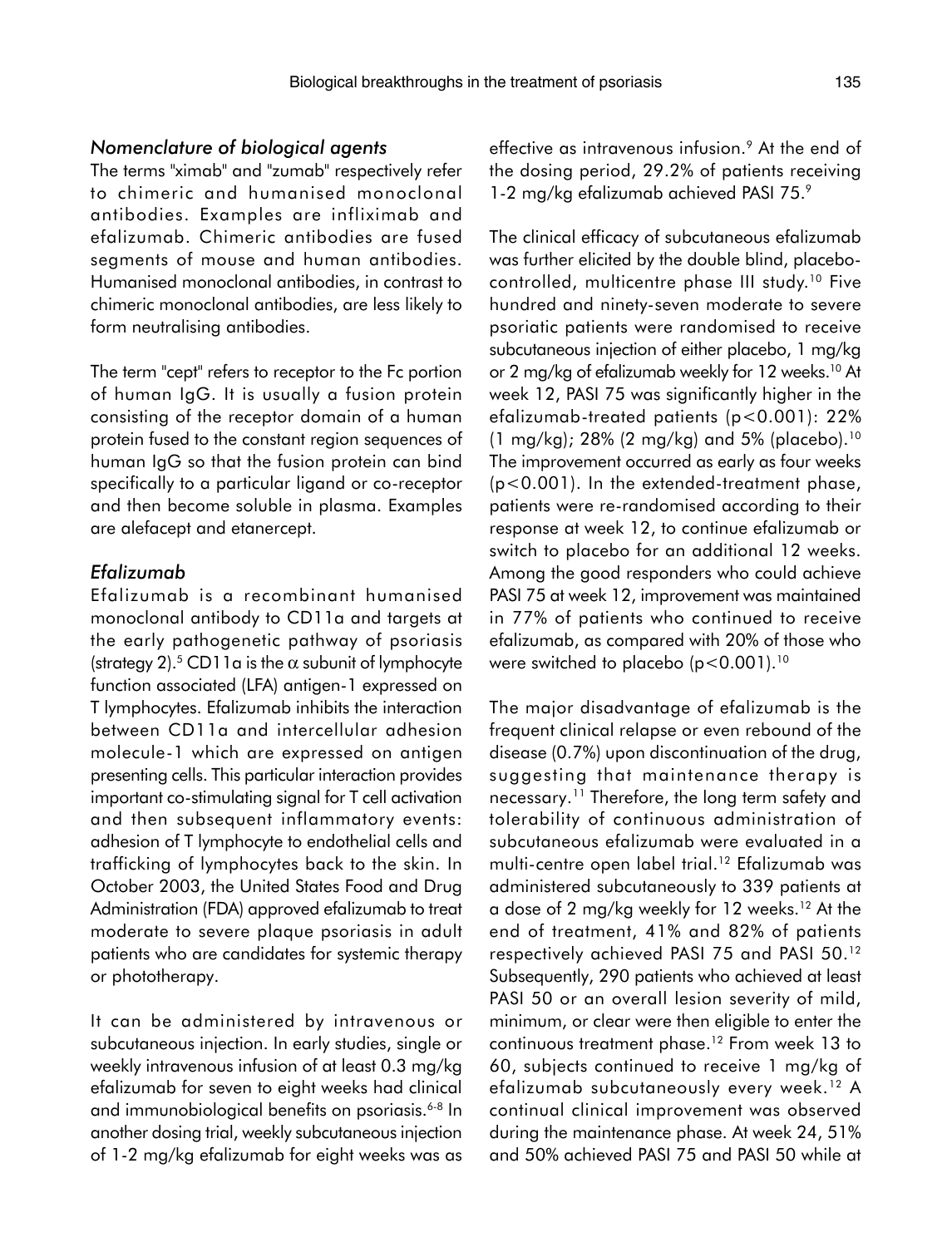week 60, 64% and 79% achieved PASI 75 and PASI 50.<sup>12</sup> The study suggested that persistent administration of efalizumab could result in continuous clinical improvement and the regime was well tolerated. However, the tremendous cost relating to continuous treatment remained an important issue regarding to health cost.

Only 37% of patients experienced minor side effects during the first two injections, consisting of flu-like symptoms, fever, headache, chills, nausea, vomiting and myalgia.9 In order to reduce the first dose reaction, efalizumab should be started with a single conditioning dose at 0.7 mg/ kg followed by weekly dose of 1 mg/kg.<sup>11</sup> There was no significant increase in opportunistic infection or malignant disease. However, a total of eight patients out of 2762 efalizumab-treated patients developed thrombocytopenia with platelet count at or below 52,000 cells/uL, as compared with none in the placebo.<sup>11</sup> Five of the eight patients had onset of thrombocytopenia between eight to 12 weeks after initiation of drug therapy.<sup>11</sup> It is recommended that platelet count should be checked monthly initially and then three-monthly during the treatment period. Efalizumab should be discontinued if thrombocytopenia develops.

#### *Alefacept*

Alefacept is a recombinant human LFA-3/IgG1 dimeric fusion protein that binds to CD2 receptor expressed on T cell. LFA-3 is a cell surface receptor protein on antigen presenting cells, while CD2 is highly expressed on activated memory cells as compared to naïve T cells. In psoriasis, the LFA-3 and CD2 co-stimulating interaction contributes to T cell activation, and then leads to a cascade of inflammatory events. Alefacept is originally designed to block this co-stimulatory signal. However, alefacept can also bridge between highly expressed CD2 on activated T cells and the immunoglobulin Fc receptors on natural killer cells, then leading to selective elimination of activated T cell through apoptosis (strategy 1) while preserving the naïve T cells.

In January 2003, FDA approved alefacept for the treatment of moderate and severe plaque psoriasis in adult patients who are candidates for systemic therapy or phototherapy. It is available in two formulations: 15 mg for intramuscular injection or 7.5 mg for intravenous bolus injection.

In Ellis et al's double-blind placebo-controlled phase II dose-escalating study, 229 patients were randomised to receive placebo, 0.025, 0.075 or 0.150 mg/kg alefacept as a 30 second intravenous bolus injection once weekly for 12 weeks, followed by another 12 week observation.13 The efficacy of the drug was dose related. At week 14, patients on 0.075 mg/kg or 0.150 mg/kg alefacept achieved 53% reduction in the PASI scores as compared to 21% in placebo  $(p<0.001)$ .<sup>13</sup> At the most effective dose (0.075) mg/kg), 33% and 60% of patients respectively achieved PASI 75 and PASI 50 as compared to 10% ( $p=0.02$ ) and 27% ( $p=0.001$ ) in placebo.<sup>13</sup> Significant clinical response occurred at 60 days after the initiation of therapy. At week 24, 28 patients (24%) still remained clear or almost clear without additional therapy according to the physician's overall assessment score.13 These good responders subsequently entered into a retreatment study and had a median interval of 10 months (range: 6 to 18) from the last dose of initial alefacept course to subsequent retreatment course.14 In an ongoing, open-label, multicentre retreatment study, up to two repeated courses of alefacept were well tolerated and at least as effective as previous phase II study.<sup>15</sup>

In a phase III study, 553 patients were randomised to receive two 12-week courses of once-weekly intravenous alefacept 7.5 mg or placebo in a 2:1 ratio.16 Each course was followed by a 12-week observational period. In the second course, previously placebo patients would be given alefacept whereas previously alefacept-treated patients would be randomised to continue alefacept or receive placebo. At 24 and 48 weeks, PASI 75 results significantly favoured alefacept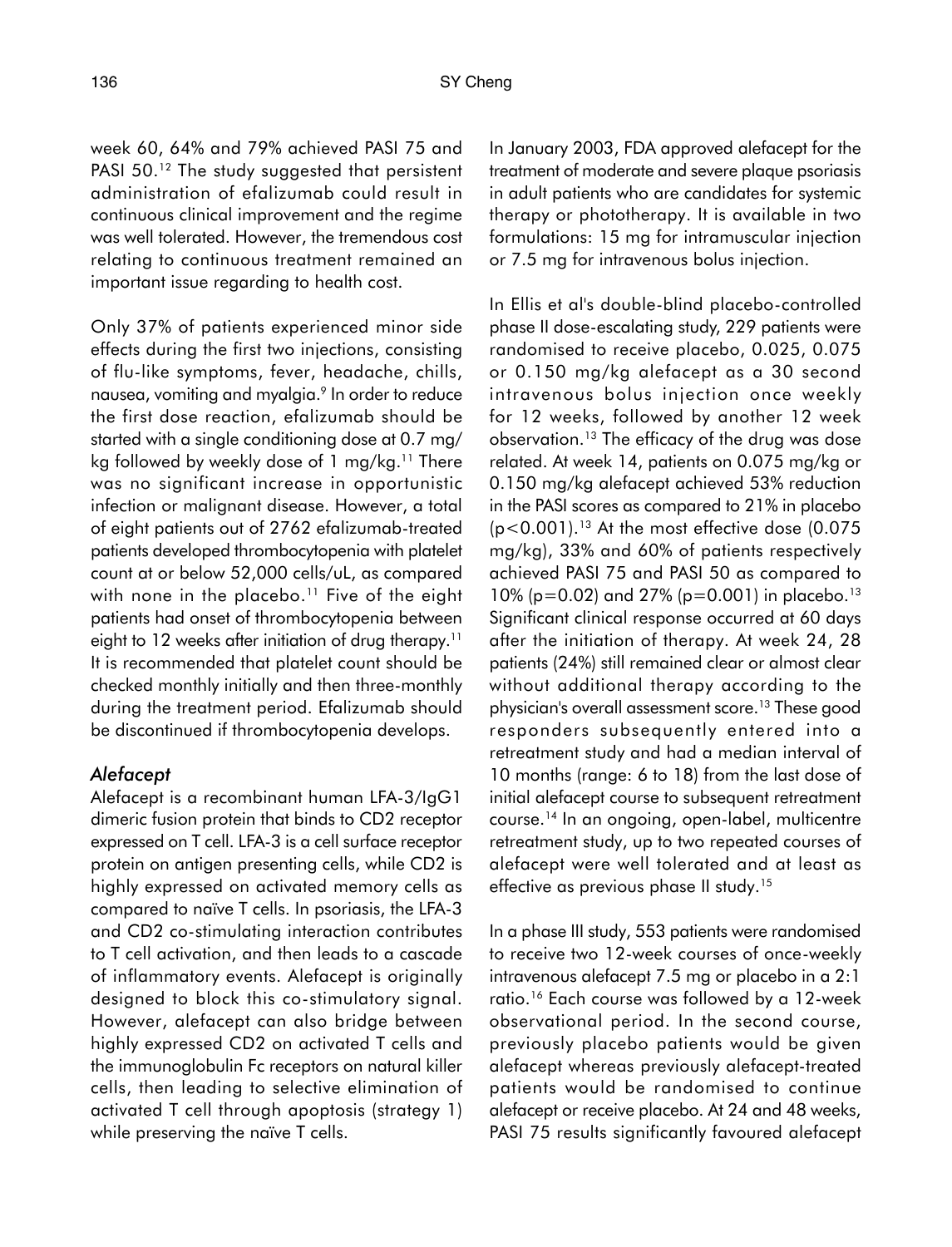over placebo (Course 1: alefacept 28% vs placebo 8%, p<0.001; Course 2: alefacept 37% vs placebo 19%, p<0.001).<sup>16</sup> A second course of alefacept could enhance clinical efficacy from 28% to 40%.16 Overall, the clinical efficacy of alefacept was paralleled by an improvement in the physician global index.

Another phase III study investigated the use of giving intramuscular injection of alefacept in the treatment of psoriasis.17 Placebo or alefacept 10 mg or 15 mg were randomised to 507 patients via weekly intramuscular injections for 12 weeks followed by another 12 weeks observation.<sup>17</sup> Similar to previous studies, the best clinical efficacy appeared in the post-dosing period, approximately six weeks after treatment was stopped. At any time during the study, PASI 75 were achieved by 33% (p<0.001) in 15 mg group, 28% (p<0.001) in 10 mg group and 13% in placebo.17 Remission in the responders was long lasting. At week 24, 71% of the 15 mg group maintained at least PASI 50.17 Therefore, intramuscular administration was a convenient alternative to intravenous dosing.

There is a major concern about the reduction of circulating T cell counts. Weekly CD4 T lymphocyte count monitoring is recommended during alefacept course. Alefacept should be withheld if the CD4 T lymphocyte count is below 250 cells/mL and discontinued if remained below 250 cells/mL for four weeks.<sup>12</sup> In the intravenous phase III study, 10% and 2% of patients discontinued treatment temporarily and permanently due to a low CD4 T lymphocyte count.16 In the intramuscular study, only 4% of patients temporarily discontinued treatment while none permanently discontinued treatment due to a low CD4 T lymphocyte count.<sup>17</sup> The maximal effect on lymphocytes occurred within six to eight weeks after initiation of therapy. The rate of infection requiring hospitalisation was 0.9% in the alefacept group as compared to 0.2% in placebo group.

Up to date, alefacept has a satisfactory safety profile. No rebound or tachyphylaxis was reported. Laboratory tests showed no consistent chemical abnormalities due to alefacept. The most common adverse events were pharyngitis, headache, rhinitis and dizziness.13-17 Transient chill during the first day of treatment occurred more often in the intravenous alefacept group while mild injection site reaction occurred more often in the intramuscular alefacept group.<sup>16,17</sup> Approximately 4% of alefacept-treated patients developed low titre (<1:40) of anti-alefacept antibodies which were not clinically important.<sup>17</sup> Out of a total of 1357 alefacept-treated patients, lymphoma was reported in three patients.<sup>12</sup> It was not certain whether these malignancies were incidental. However, alefacept should not be used in patients with concurrent serious infection or with a history of systemic malignancy.

#### *Infliximab*

Infliximab targets the later stage of the psoriatic pathogenesis (strategy 4). It is a chimeric monoclonal antibody, reversibly binds to transmembrane and soluble TNF alpha, thus preventing the binding of TNF alpha with its natural receptors. Currently, infliximab is FDAapproved for the treatment of Crohn's disease and rheumatoid arthritis.

Early reports suggested that infliximab might be efficacious in treating psoriasis.18,19 In a controlled clinical trial, 33 patients were blindly randomised to receive placebo, inflixmab 5 or 10 mg/kg intravenous infusion over 2 hours at week 0, 2 and 6.20 At week 10, significantly greater proportion of infliximab-treated patients achieved PASI 75 (10 mg/kg: 73%, p=0.03; 5 mg/kg: 82%,  $p=0.0089$ ; placebo:18%).<sup>20</sup> The median time to response was 4 weeks for both infliximab groups.20 In the open-label extension study, 29 responding patients from previous trial were evaluated for relapse and retreated with infliximab 5 or 10 mg/ kg as needed.21 At week 26, PASI 50 response was maintained in 40% and 73% of patients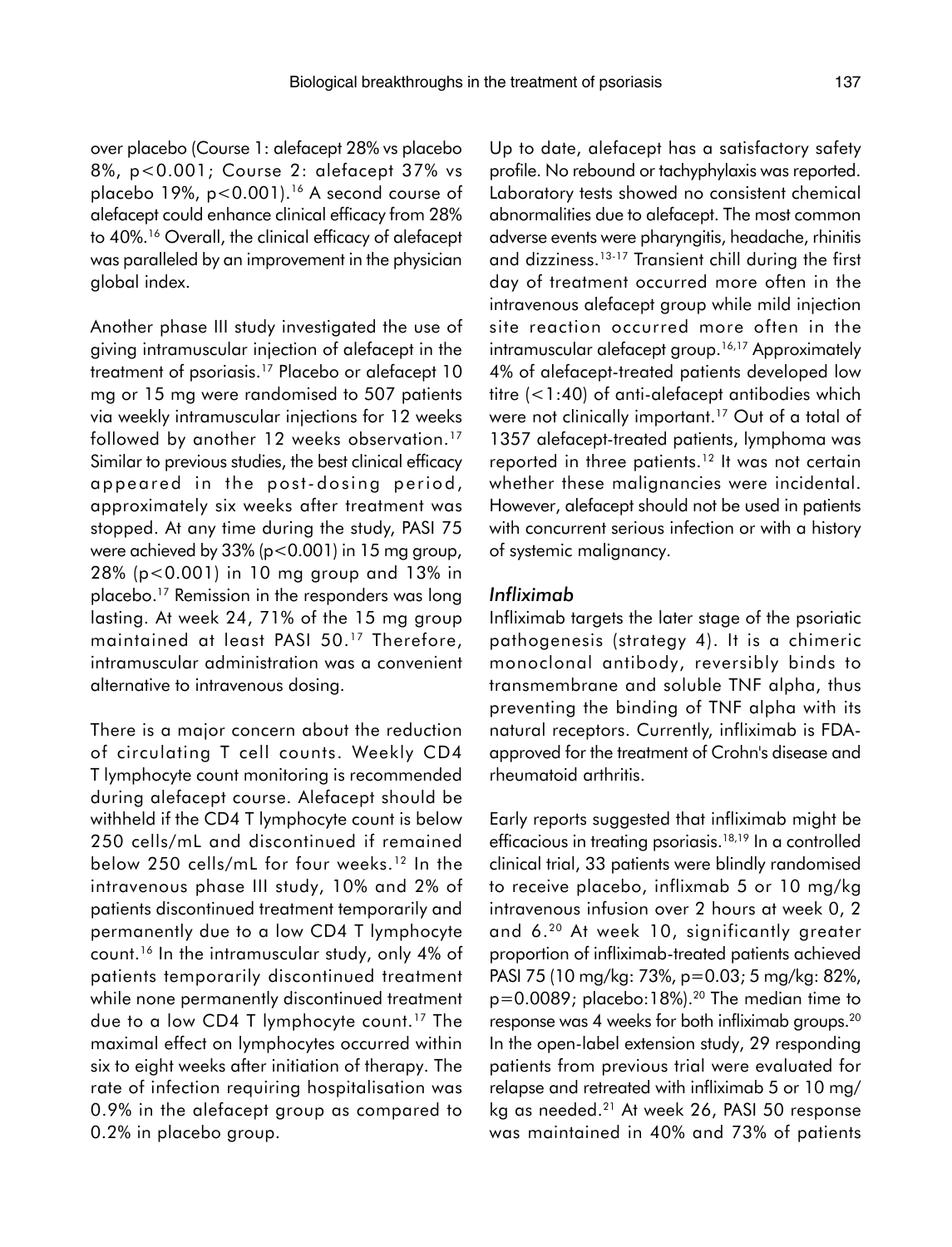receiving 5 mg/kg and 10 mg/kg respectively.21 Only nine patients required one or two retreatment infusions, suggesting that infliximab could produce a rapid, effective and sustainable effect in moderate to severe psoriasis.21

In a multicentre, randomised, double-blinded, placebo-controlled phase II trial, 249 patients were randomised to receive intravenous infusion of infliximab at a dose of 3 or 5 mg/kg, or placebo in a  $2:2:1$  ratio at week 0, 2 and 6. $2<sup>2</sup>$  At week 10, 88% of the patients in the 5 mg/kg group while 72% in the 3 mg/kg group achieved PASI 75 as compared to 6% in the placebo.<sup>22</sup> Among the 5 mg/kg group, nearly half achieved PASI 75 as early as 4 weeks and 58% could even achieve PASI 90.22 Headache, pruritus, fatigue, myalgia and infusion reaction (5%) consisting of hypotension and allergic reactions, occurred more commonly in the infliximab-treated group.22

There were reports of low titres of antibodies to infliximab (10%) which is associated with higher risk of infusion reaction, usually during or within two hours of infliximab infusion.<sup>23</sup> The infusion reaction can be in the form of anaphylactic reaction and seizures. Positive ANA (52%) and antidouble stranded DNA (17%) could also be detected during infliximab treatment, though the significance was not known.<sup>23</sup> In the postmarketing period, there were incidences of aggravation of central nervous system demyelinating diseases and serious infections including invasive fungal infections, disseminated or extrapulmonary tuberculosis and other opportunistic infections.23,24 Most tuberculosis developed within the first three to six months after initiation of infliximab therapy, consistent with reactivation of latent tuberculosis. A prior tuberculin test and treatment for latent tuberculosis are recommended before the commencement of infliximab treatment.<sup>23,24</sup> In addition, higher mortality and increased hospitalisation were reported in a study of using infliximab to treat congestive heart failure.23 Therefore, infliximab is contraindicated in patients with moderate to severe

heart failure. Finally, there was insufficient data to determine the impact of infliximab on developing malignancy.

#### *Etanercept*

Etanercept is a dimeric fusion protein consisting of two TNF receptor components linked to the Fc portion of human IgG1. It binds specifically to TNF and blocks its interaction with cell surface receptors (strategy 4). FDA has approved etanercept in treating rheumatoid arthritis and psoriatic arthritis. Most recently, it is also approved for the treatment of chronic moderate to severe plaque psoriasis who are candidates for systemic therapy or phototherapy. It is administered by subcutaneous injection once or twice per week.

The efficacy and safety of etanercept in treating psoriasis and psoriatic arthritis was evaluated in a double blind, placebo-controlled study.25 Sixty patients were randomised to 12-week course of etanercept 25 mg twice per week or placebo.<sup>25</sup> Both symptoms of psoriatic arthritis and psoriatic skin lesions improved clinically. The PASI 75 was achieved by 26% for etanercept group as opposed to none in the placebo  $(p=0.0154).^{25}$ A subsequent double-blind placebo controlled phase II study was done consisting of 112 psoriatic patients with same dosing regime, but for a duration of 24 weeks.<sup>26</sup> At week 12, 30% achieved PASI 75 as compared to 2% in placebo group (p<0.0001).26 The clinical improvement is further enhanced with continuing treatment. At week 24, 56% of the etanercept group achieved PASI 75 as compared to 5% in the placebo  $(p<0.0001).^{26}$ 

The phase III trial consisted of randomisation of 672 patients into receiving placebo, etanercept at a dose of 25 mg once per week, 25 mg twice per week or 50 mg twice per week for initial 12 weeks followed by another 12-week course.27 In the second 12-week course, all placebos would be given etanercept. In both periods, the higher dose group responded better. At week 12, the response rates were (p<0.001): 49% (50 mg twice per week), 34% (25 mg twice per week), 14%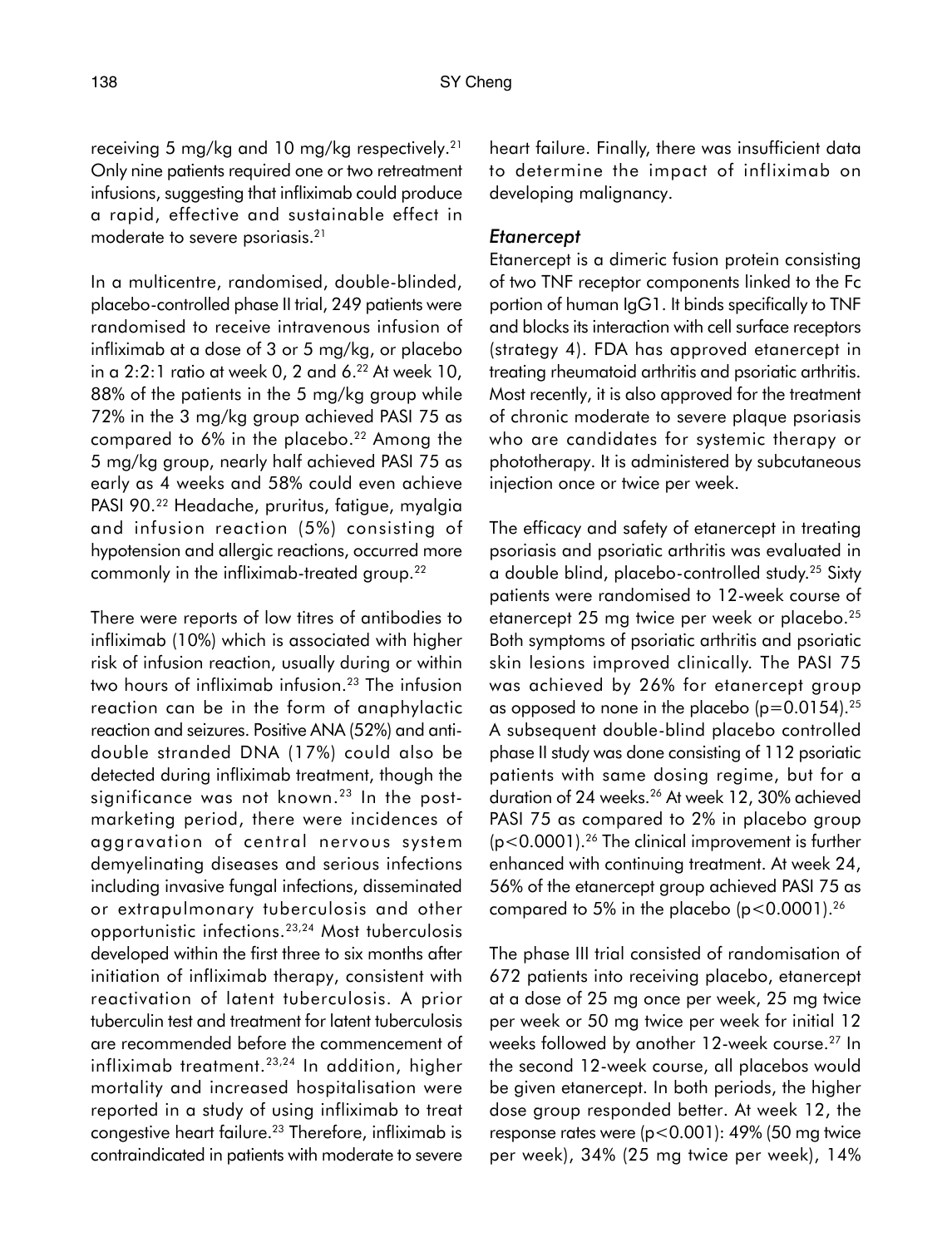(25 mg once per week) and 4% (placebo). $27$  At week 24, the response rates were: 59% (50 mg twice per week), 44% (25 mg twice per week) and  $25\%$  (25 mg once per week).<sup>27</sup> Clinical improvement was observed as early as 2 weeks.

The main adverse effect of etanercept was injection site reactions (20%), which can be managed by rotation of injection sites. Other adverse effects included upper respiratory infections (57%) and headache (13%). The potential risk of developing malignancy is unknown. There were noteworthy reports of induction of antinuclear antibodies (11%), antibodies to double-stranded DNA (15%) and anticardiolipin antibodies, though full cases of systemic lupus erythematosus are rare.<sup>28</sup> Few patients developed reactivation of tuberculosis, aplastic anaemia, exacerbation of pre-existing or recent onset of central nervous system demyelinating disorders and worsening of heart failure.29,30 It is not a pre-requisite, though advisable, to perform tuberculin test before the commencement of etanercept therapy.

## **Consideration in the use of biological therapies**

It is exciting to see the recent development of effective and selective therapeutic agents in the treatment of moderate to severe psoriasis. Table 1 is a summary to compare the above four biological agents based on current information.

However, we must be cautious in interpreting these clinical results. We are not certain about the risk benefit ratio in using these biological therapies in the treatment of relatively non-life threatening disease such as plaque type psoriasis. Furthermore, there is no efficacy data regarding the use of these biological therapies in treating life-threatening erythrodermic or pustular psoriasis. We are also not sure of the long term and rare serious adverse reactions when these therapies are used in a large number of patients. Serious adverse effects were noted in the postmarketing period, for example, exacerbation of demyelinating diseases associated with the use TNF inhibitors. Another concern is the predisposition to malignancy and opportunistic infections, such as tuberculosis. Especially, disseminated tuberculosis was associated with the use of infliximab therapy. These adverse effects can be life threatening.

Practical issues have to be considered as well. For example, weekly monitoring of CD4 count during alefacept therapy may not be available in local public and private dermatology clinics. In addition, the long infusion hour of infliximab may not be convenient to the patients. The settings of the clinic should include resuscitation facility to tackle serious infliximab-related infusion reaction. In our locality, it is also difficult to interpret accurately the tuberculosis skin test prior to the administration of TNF inhibitors.

Finally, the costs of these therapies, including the drug cost, the cost of laboratory monitoring and the consumption of the health care manpower in the management, will be extremely high. It is advisable to compare the cost-effectiveness of these new biological therapies with the current systemic psoriatic therapies.

## **Conclusion**

The understanding of the pathogenesis of psoriasis has led to the development of specific biological agents that are both effective and selective to alter the immunopathogenesis. Both alefacept and efalizumab have recently been approved in United States for the treatment of moderate to severe psoriasis in adult patients. It can be anticipated that other agents would also be available in the future. However, further evaluation is required in order to justify the use of biological therapies in the treatment of psoriasis. We need more clinical studies to look into the following aspects: selection of the best responders, cost-effectiveness, comparison with existing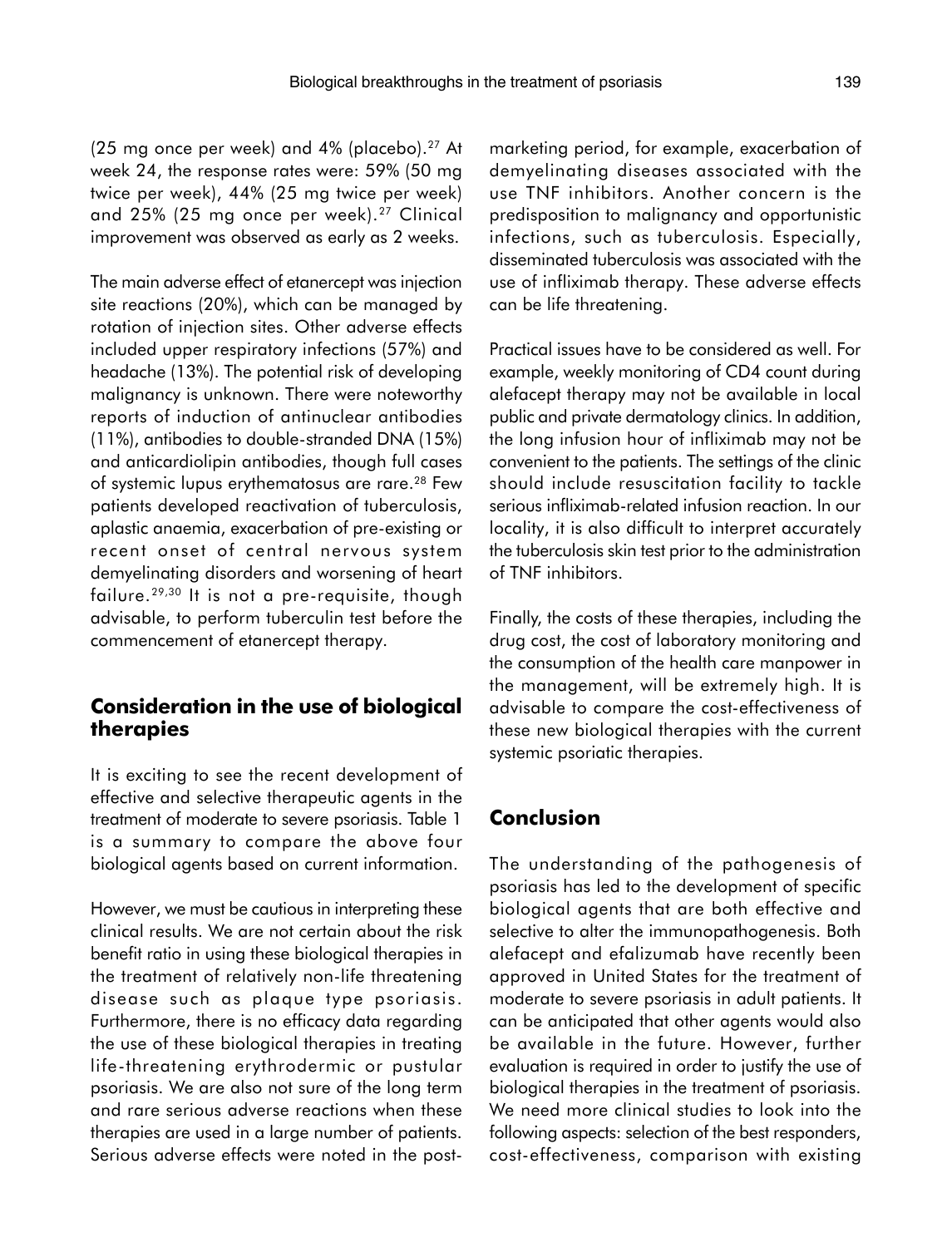| <b>Biological agent</b>                         | Efalizumab                                                                                                                                                                           | <b>Alefacept</b>                                                                                                                                                                       | <b>Infliximab</b>                                                                | <b>Etanercept</b>                                                                                                                                                                                                                                             |
|-------------------------------------------------|--------------------------------------------------------------------------------------------------------------------------------------------------------------------------------------|----------------------------------------------------------------------------------------------------------------------------------------------------------------------------------------|----------------------------------------------------------------------------------|---------------------------------------------------------------------------------------------------------------------------------------------------------------------------------------------------------------------------------------------------------------|
| <b>Trade name</b>                               | Raptiva                                                                                                                                                                              | <b>Amevive</b>                                                                                                                                                                         | <b>Remicade</b>                                                                  | <b>Enbrel</b>                                                                                                                                                                                                                                                 |
| FDA status                                      | Approved in October<br>2003 for the<br>treatment of<br>moderate to severe<br>plaque psoriasis in<br>adult patients who<br>are candidates for<br>systemic therapy or<br>phototherapy. | Approved in January<br>$2003$ for the<br>treatment of<br>moderate to severe<br>plaque psoriasis<br>in adult patients<br>who are candidates<br>for systemic therapy<br>or phototherapy. | Approved for the<br>treatment of Crohn's<br>disease and<br>rheumatoid arthritis. | Approved for the<br>treatment of<br>rheumatoid and<br>psoriatic arthritis.<br>Approved in April 2004<br>for the treatment of<br>moderate to severe<br>plaque psoriasis in<br>adult patients who are<br>candidates for systemic<br>therapy or<br>phototherapy. |
| Structure                                       | Humanised<br>monoclonal antibody.                                                                                                                                                    | Immunoglobulin/<br>receptor fusion<br>protein.                                                                                                                                         | Chimeric monoclonal<br>antibody.                                                 | Immunoglobulin/<br>receptor fusion protein.                                                                                                                                                                                                                   |
| Mechanism of<br>action                          | Block LFA-1/ICAM-1<br>interaction and<br>inhibits subsequent<br>inflammatory events.                                                                                                 | Block LFA-3/CD2<br>interaction and<br>selective elimination<br>of activated T cells.                                                                                                   | Bind to and block<br>activites of TNF alpha.                                     | Bind to and block<br>activities of TNF alpha.                                                                                                                                                                                                                 |
| Strategy                                        | $\overline{2}$                                                                                                                                                                       |                                                                                                                                                                                        | 4                                                                                | $\overline{4}$                                                                                                                                                                                                                                                |
| Administration                                  | Subcutaneous.                                                                                                                                                                        | Intramuscular or<br>intravenous bolus.                                                                                                                                                 | Slow intravenous<br>infusion over 2 hours.                                       | Subcutaneous.                                                                                                                                                                                                                                                 |
| Dosage regime<br>for one course of<br>treatment | Initial single<br>conditioning dose at<br>0.7 mg/kg sc, then<br>1 mg/kg sc once a<br>week for a total of<br>12/52.                                                                   | 15 mg imi or 7.5 mg<br>ivi once a week for<br>12/52.                                                                                                                                   | 3 or 5 mg/kg iv<br>infusion at week<br>0, 2, 6.                                  | 50 mg sc twice a week<br>(administered 3-4 days<br>apart) for 12 week,<br>then step down to<br>50 mg sc weekly for<br>maintenance.                                                                                                                            |
| Time of onset of<br>clinical<br>improvement     | 4 weeks                                                                                                                                                                              | 8 weeks                                                                                                                                                                                | 4 weeks                                                                          | 2 weeks                                                                                                                                                                                                                                                       |
| Laboratory<br>monitoring during<br>therapy      | Platelet count monthly Weekly CD4<br>initially and then<br>3-monthly.                                                                                                                | T lymphocyte count.                                                                                                                                                                    | None                                                                             | None                                                                                                                                                                                                                                                          |
| Advantage                                       | Can be administered<br>by patient.                                                                                                                                                   | Long lasting<br>remission.                                                                                                                                                             | Highly efficacious.<br>Can be used in<br>combination with<br>methotrexate.       | Can be administered by<br>patient.<br>Also effective against<br>psoriatic arthritis and<br>can be used in<br>combination with<br>methotrexate.                                                                                                                |
| Common side<br>effects                          | Mild transient flu-like<br>symptoms.                                                                                                                                                 | Transient chill,<br>injection site reaction.                                                                                                                                           | Infusion reaction,<br>headache.                                                  | Injection site reaction,<br>upper respiratory<br>infection, headache.                                                                                                                                                                                         |

**Table 1.** Summary of the four biological agents in the treatment of psoriasis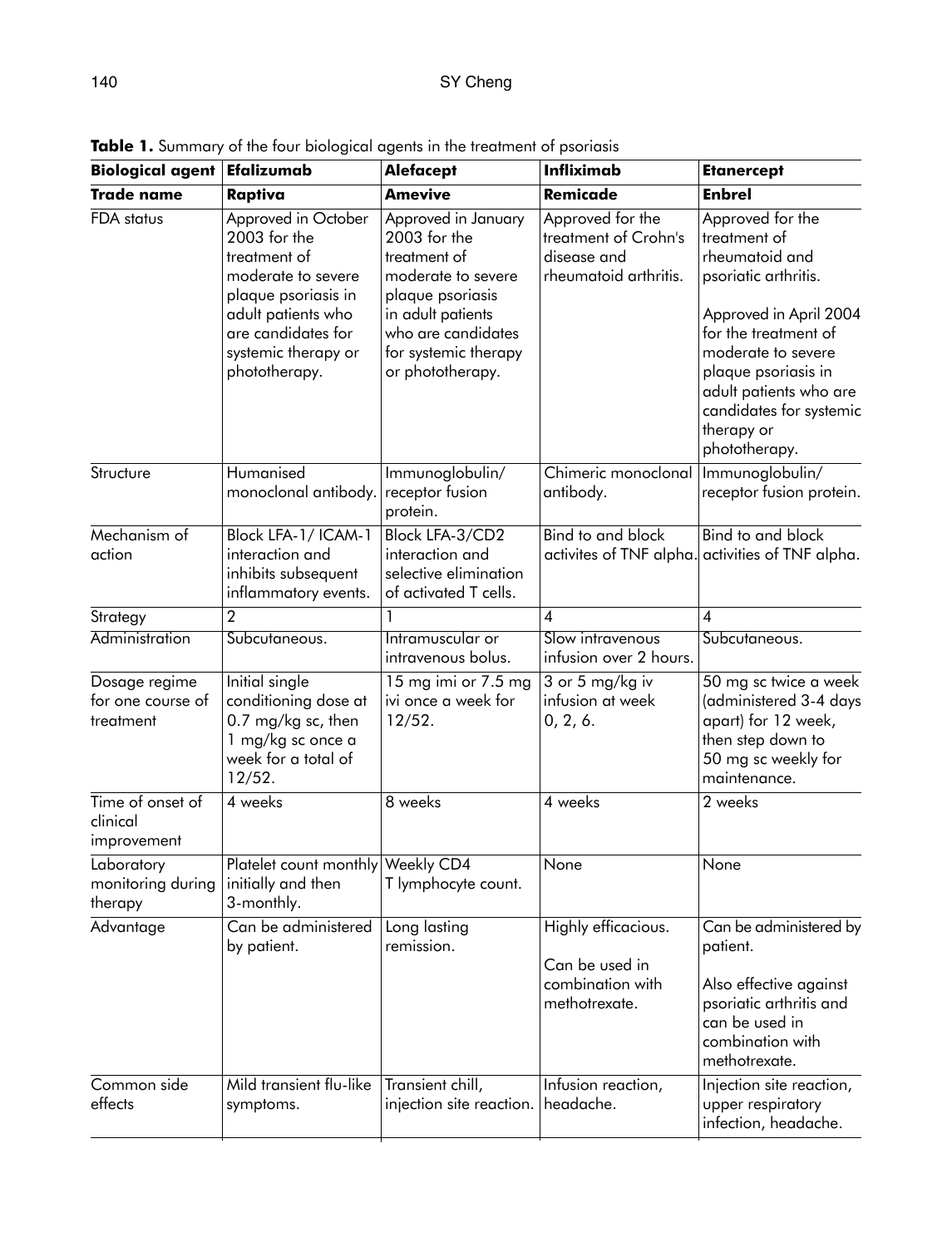| <b>Biological agent</b>       | Efalizumab                                                                                                                                                                                                                                                                                                                                                                                                                                   | <b>Alefacept</b>                                                                                                                                                                                                                                                                                                                                                                                                                                                                                                    | <b>Infliximab</b>                                                                                                                                                                                                                                                                                                                                                                                                                  | <b>Etanercept</b>                                                                                                                                                                                                                                                                                                                                                                                                                                                      |
|-------------------------------|----------------------------------------------------------------------------------------------------------------------------------------------------------------------------------------------------------------------------------------------------------------------------------------------------------------------------------------------------------------------------------------------------------------------------------------------|---------------------------------------------------------------------------------------------------------------------------------------------------------------------------------------------------------------------------------------------------------------------------------------------------------------------------------------------------------------------------------------------------------------------------------------------------------------------------------------------------------------------|------------------------------------------------------------------------------------------------------------------------------------------------------------------------------------------------------------------------------------------------------------------------------------------------------------------------------------------------------------------------------------------------------------------------------------|------------------------------------------------------------------------------------------------------------------------------------------------------------------------------------------------------------------------------------------------------------------------------------------------------------------------------------------------------------------------------------------------------------------------------------------------------------------------|
| <b>Trade name</b>             | Raptiva                                                                                                                                                                                                                                                                                                                                                                                                                                      | <b>Amevive</b>                                                                                                                                                                                                                                                                                                                                                                                                                                                                                                      | <b>Remicade</b>                                                                                                                                                                                                                                                                                                                                                                                                                    | <b>Enbrel</b>                                                                                                                                                                                                                                                                                                                                                                                                                                                          |
| Disadvantage                  | Rapid relapse after<br>discontinuation,<br>making long term<br>maintenance therapy<br>necessary.                                                                                                                                                                                                                                                                                                                                             | Weekly CD4<br>T lymphocyte count<br>monitoring during<br>therapy.                                                                                                                                                                                                                                                                                                                                                                                                                                                   | <b>Risk of serious</b><br>anaphylactic infusion<br>reaction.<br>Time and labour<br>consuming due<br>to slow iv infusion.<br>Inconvenience to<br>patients.<br>Serious opportunistic<br>infections reported,<br>prior tuberculin skin<br>test necessary.                                                                                                                                                                             | Serious opportunistic<br>infections reported,<br>prior tuberculin skin<br>test advisable in<br>endemic area.                                                                                                                                                                                                                                                                                                                                                           |
| Contraindication              | Known<br>hypersensitivity to<br>efalizumab and its<br>components.                                                                                                                                                                                                                                                                                                                                                                            | Known<br>hypersensitivity to<br>alefacept and its<br>components.                                                                                                                                                                                                                                                                                                                                                                                                                                                    | Known hypersensitivity<br>to murine proteins<br>or other components<br>of the product.<br>At a dose of $>$ 5 mg/kg,<br>it is contraindicated<br>in patients with<br>moderate to severe<br>congestive heart<br>failure.                                                                                                                                                                                                             | Sepsis, known<br>hypersensitivity to<br>etanercept and its<br>components.                                                                                                                                                                                                                                                                                                                                                                                              |
| Special<br>precautions        | Thrombocytopenia.<br>Worsening or<br>rebound of psoriasis<br>during or after<br>treatment period.<br>Should not be given<br>to patients with<br>clinically important<br>infections or who are<br>receiving other<br>immuno-suppressive<br>agents.<br>Should be cautious if<br>used in patients with<br>a chronic infection,<br>history of recurrent<br>infections, at a high<br>risk of malignancy or<br>with past history of<br>malignancy. | Withheld treatment if<br>CD4 T lymphocyte<br>count is $<$ 250<br>cells/µL and<br>discontinued if<br>abnormality persist<br>for $>1$ month.<br>Should not be given<br>to patients with<br>clinically important<br>infections, who are<br>also receiving other<br>immuno-suppressive<br>agents or with a past<br>history of systemic<br>malignancy.<br>Should be cautious if<br>used in patients at<br>high risk of malignancy,<br>with chronic infections serious infusion-<br>or history of<br>recurrent infection. | Should not be given<br>to patients with<br>clinically important<br>active infection.<br>Should be cautious<br>if used in patients with<br>a chronic infection or<br>a history of recurrent<br>infections.<br>Caution in patients<br>with pre-existing or<br>recent onset of CNS<br>demyelinating<br>disorders or seizure<br>disorders.<br>Resuscitation facility<br>should be available<br>for management of<br>related reactions. | Should not be given to<br>patients with active<br>infection, whether<br>chronic or localised.<br>Should be cautious if<br>used in patients with<br>history of recurring<br>infections or with<br>underlying medical<br>conditions leading to<br>immunosuppression<br>e.g diabetes mellitus<br>Exacerbation of pre-<br>existing or recent onset<br>of CNS demyelinating<br>disorders.<br>Rare reports of<br>pancytopenia.<br>Cautious if used in<br>patients with heart |
| Estimated Drug<br>Cost (US\$) | 14,000 per year for<br>continuous treatment.                                                                                                                                                                                                                                                                                                                                                                                                 | 7,000-10,000 per<br>course depending on<br>dosing.                                                                                                                                                                                                                                                                                                                                                                                                                                                                  | 12,000 per year for<br>use in rheumatoid<br>arthritis patients.                                                                                                                                                                                                                                                                                                                                                                    | failure.<br>12,000 per year for use<br>in rheumatoid arthritis<br>patients.                                                                                                                                                                                                                                                                                                                                                                                            |

**Table 1.** Summary of the four biological agents in the treatment of psoriasis (con't)

FDA: United States Food and Drug Administration; LFA: Lymphocyte function-associated antigen; ICAM: Intercellular adhesion molecule; TNF: Tumour necrosis factor; CNS: Central nervous system